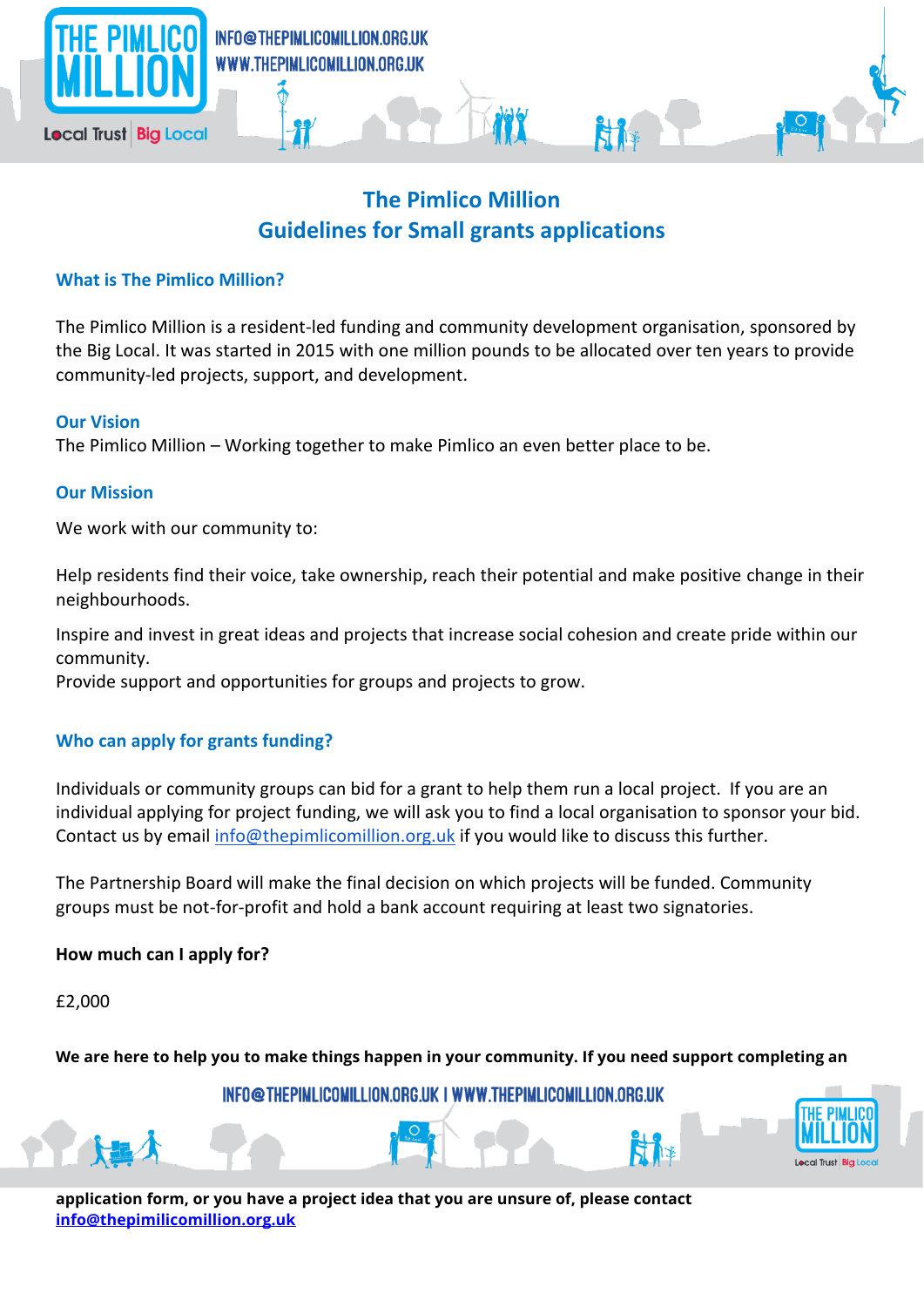

## INFO@THEPIMLICOMILLION.ORG.UK WWW.THEPIMLICOMILLION.ORG.UK

# **Local Trust Big Local**

## **Important points to consider when making an application:**

裄

- Ensure your project benefits the residents of The Pimlico Million area.
- Applications should be for new activities or projects.
- If your application involves, contact with children or vulnerable adults you will need to satisfy us of all the required DBS Disclosure and Barring Service [http://www.ddc.uk.net/.](http://www.ddc.uk.net/)

H.

- Staff and Volunteer checks have been carried out and you have a safeguarding policy in place.
- If this funding is only part of the total needed for this project, please detail other funding applied for or already received.
- If your application is successful, you will need to spend the funding within the agreed period of time and complete a monitoring and evaluation form, within one month of the end of your project, before further applications can be made.
- The application form will include a spend breakdown, and we may ask for receipts/invoices (please ensure that you keep all your receipts).
- We may suggest that for short term projects you consider renting rather than purchasing costly items.
- Applicants are required to maintain good accurate records, including receipts and invoices that will be available for review upon request.
- You will be required to demonstrate the effectiveness of your project. This can take the form of either a questionnaire completed by participants, a survey carried out online, a video film or other form of report. In your application please tell us how you plan to demonstrate how effective your project has been.
- Funding will not be provided on a retrospective basis and organisations should not commit themselves to the project before a final decision is made.
- Once funding is in place, you will be required to use the Pimlico Million Logo on any material as well as some an agreed standard text regarding Pimlico Million.
- As part of the funding agreement, you will be required to follow and demonstrate that you have appropriate insurance in place, as well as good practice procedures, including health and safety, first aid, diversity and equality and safeguarding.
- If your application is successful, you will receive an offer letter which will specify any conditions regarding your project. You will need to return a signed copy before any funds are released.
- Successful applicants will be expected to display The Pimlico Million logo on all publicity relating to the funded project.
- Decisions made by the Partnership Board are final.

## **We are here to help you to make things happen in your community. If you need support completing an**

## INFO@THEPIMLICOMILLION.ORG.UK | WWW.THEPIMLICOMILLION.ORG.UK

**application form, or you have a project idea that you are unsure of, please contact [info@thepimilicomillion.org.uk](mailto:info@thepimilicomillion.org.uk)**